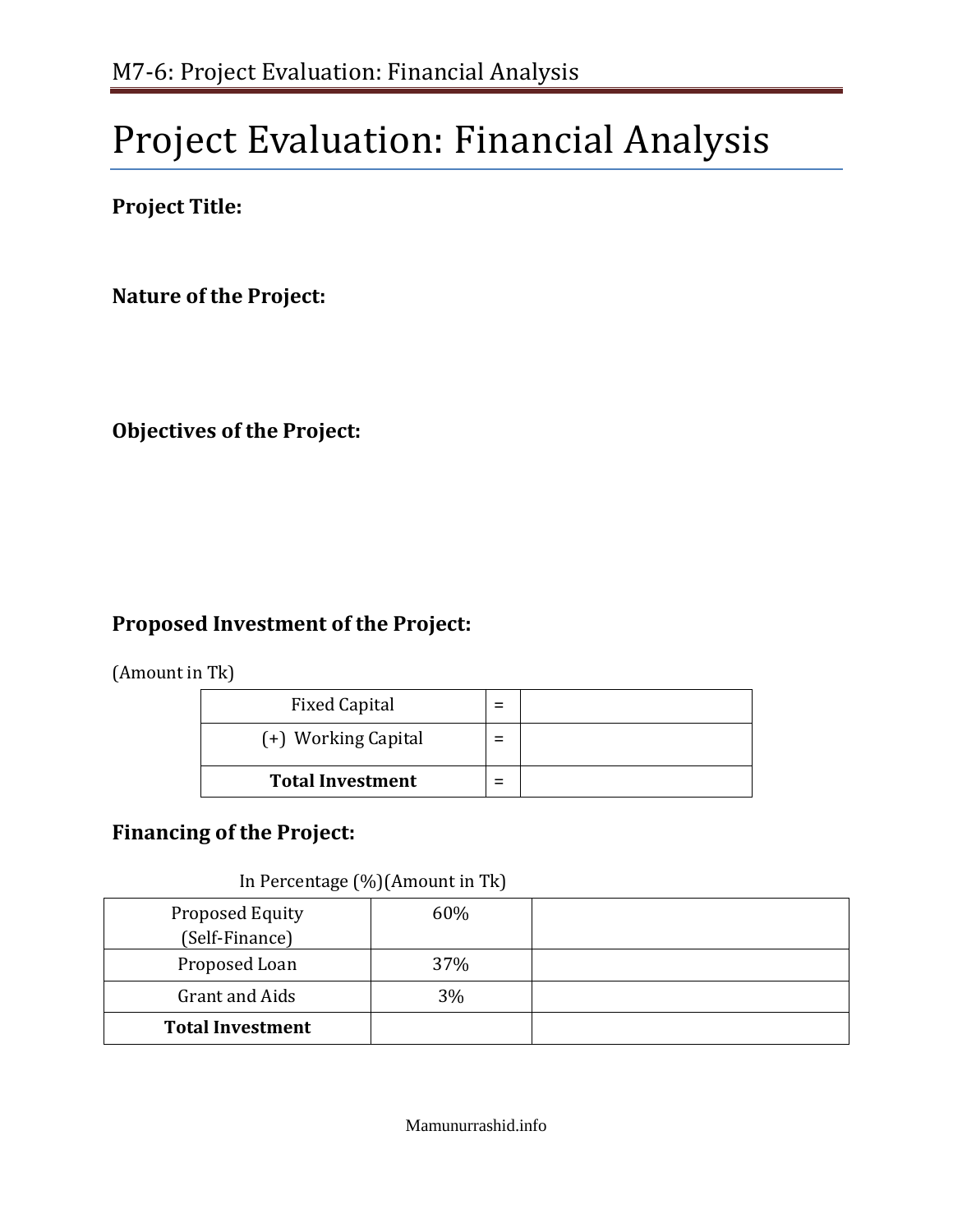# **Determination of Financial Benefits:**

#### **1) Net Income and Cash Inflows:**

|                         | <b>Years</b> |      |      |      |      |
|-------------------------|--------------|------|------|------|------|
|                         | 2015         | 2016 | 2017 | 2018 | 2019 |
| Total Income            |              |      |      |      |      |
| (+)Total Expenses       |              |      |      |      |      |
| Net Income              |              |      |      |      |      |
| (-)Depreciation         |              |      |      |      |      |
| <b>Net Cash Inflows</b> |              |      |      |      |      |

#### **2) Accounting Rate of Return:**

#### **ARR of the project:**

Accounting Rate of Return=  $\frac{A}{A}$ I

## **3) Pay Back Period:**

Payback Period= $\frac{C}{\sqrt{C}}$ A

|        | <b>Cost of Project</b> | <b>Cash Inflows</b> |
|--------|------------------------|---------------------|
| Year 1 |                        |                     |
| Year 2 |                        |                     |
| Year 3 |                        |                     |
| Year 4 |                        |                     |
| Year 5 |                        |                     |

We know that

Mamunurrashid.info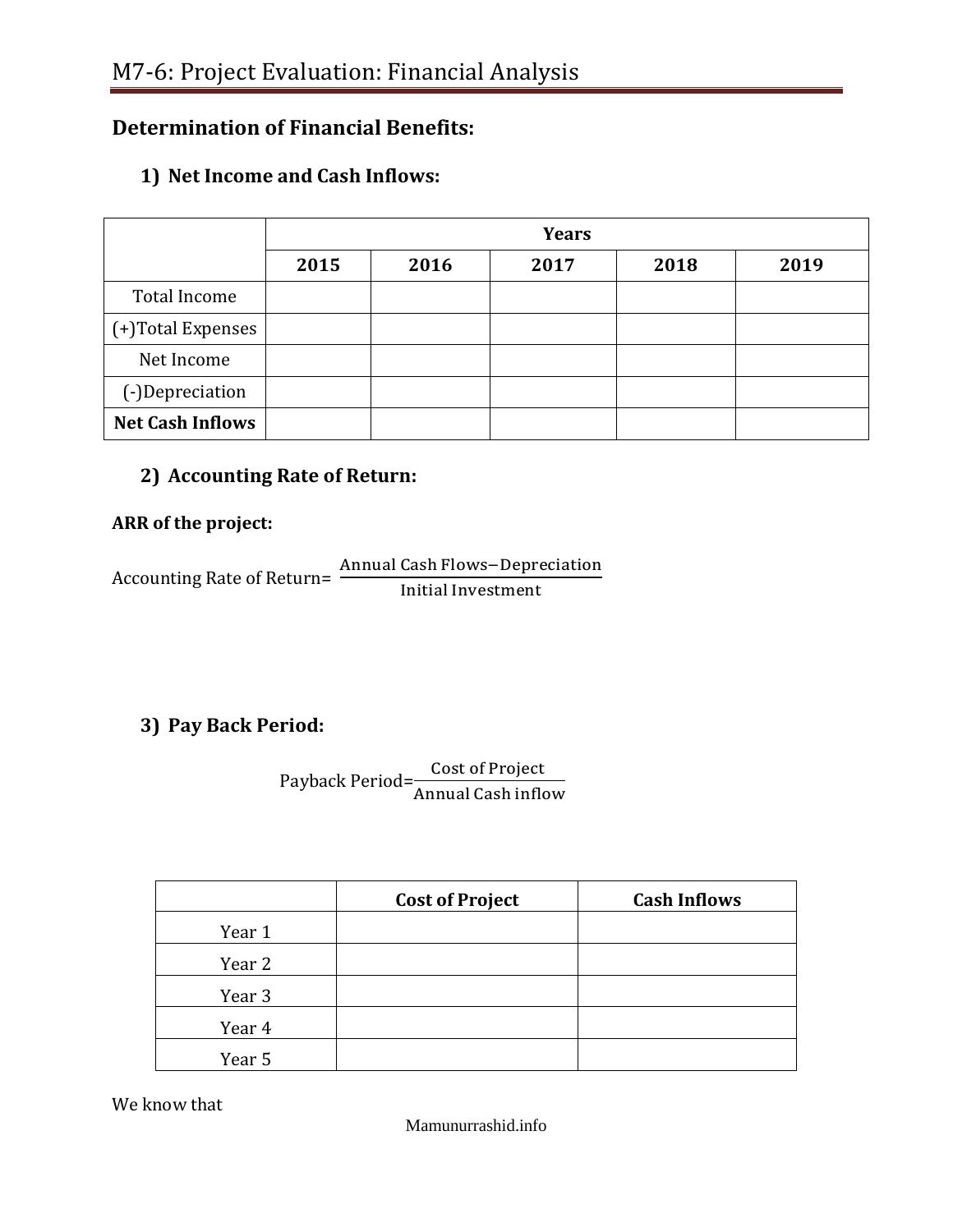Payback Period= Years before full recovery+ C

# **4) Discounted payback period:**

Discounted Cash Inflow =  $(1+r)^n$ 

#### **Discounted Payback Period of the Project:**

| Year<br>(n) | <b>Cash Flow</b><br>(CF) | <b>Present Value</b><br><b>Factor</b><br>$PV 1=1/(1+i)^n$ | <b>Discounted Cash Flow</b><br>CF×PV1 | <b>Cumulative Discounted</b><br><b>Cash Flow</b> |
|-------------|--------------------------|-----------------------------------------------------------|---------------------------------------|--------------------------------------------------|
|             |                          |                                                           |                                       |                                                  |
|             |                          |                                                           |                                       |                                                  |
|             |                          |                                                           |                                       |                                                  |
| ◠           |                          |                                                           |                                       |                                                  |
|             |                          |                                                           |                                       |                                                  |
|             |                          |                                                           |                                       |                                                  |

# **5) Net Present Value (NPV):**

$$
NPV = - Initial Investment + \frac{CF1}{(1+r)^{1}} + \frac{CF2}{(1+r)^{2}} + \dots + \frac{CFn}{(1+r)^{n}}
$$

Mamunurrashid.info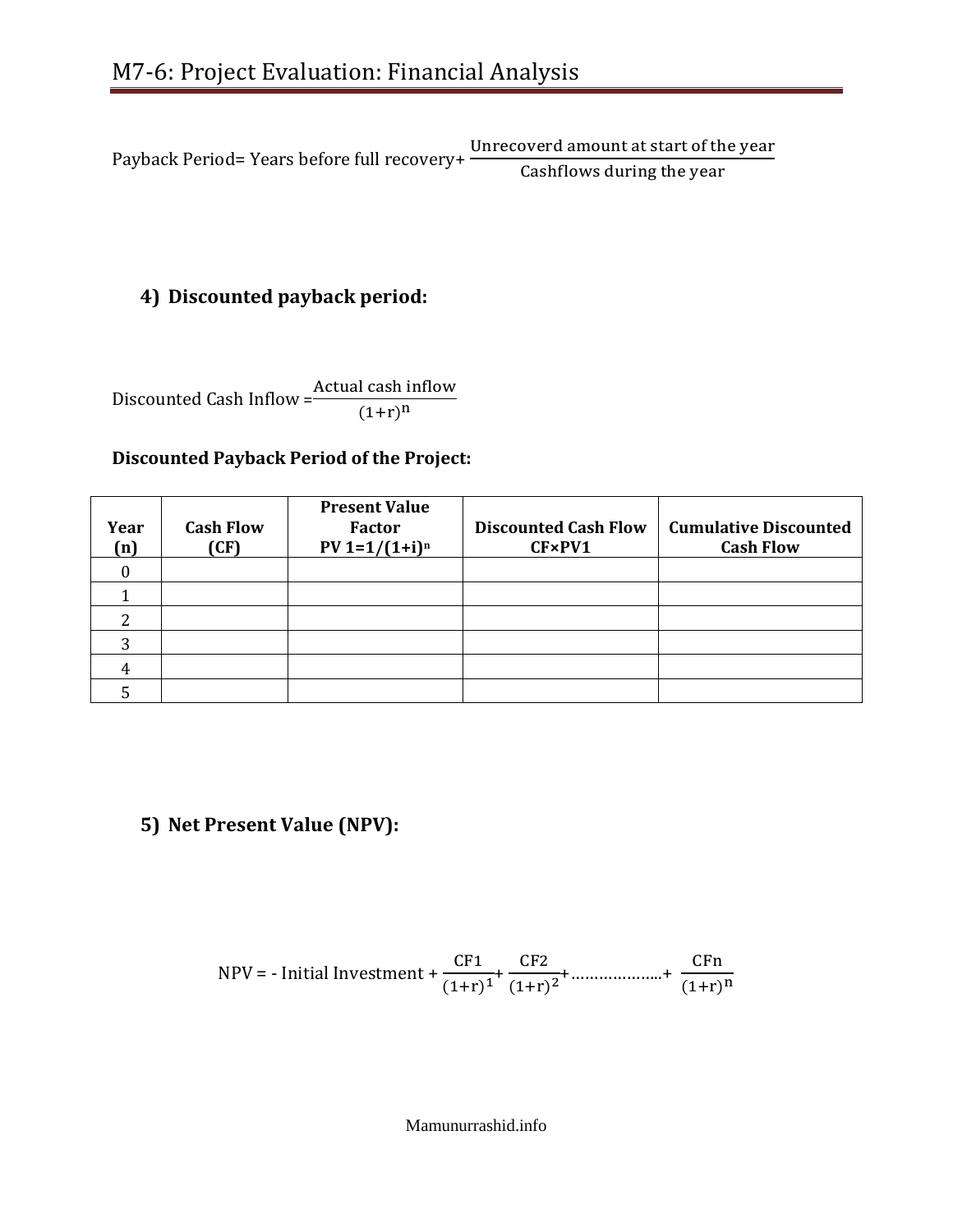# M7-6: Project Evaluation: Financial Analysis

| Year | <b>Expected Cash Flows</b> | <b>PVIF</b> (11%)       | <b>Discounted Cash Flows</b> |
|------|----------------------------|-------------------------|------------------------------|
|      |                            |                         |                              |
| 2    |                            |                         |                              |
| 3    |                            |                         |                              |
| 4    |                            |                         |                              |
|      |                            |                         |                              |
|      |                            | Total=                  |                              |
|      |                            | (-)Initial Investment = |                              |
|      |                            | $NPV =$                 |                              |

**6) Internal Rate of return:**

| Year<br>(n) | <b>Cash Flow</b><br>(CF) | <b>Present Value Factor</b><br>$PV 1=1/(1+i)^n$ | <b>Discounted Cash Flow</b><br>CF×PV1 |
|-------------|--------------------------|-------------------------------------------------|---------------------------------------|
|             |                          |                                                 |                                       |
|             |                          |                                                 |                                       |
|             |                          |                                                 |                                       |
|             |                          |                                                 |                                       |
|             |                          |                                                 |                                       |
|             |                          |                                                 |                                       |

$$
NPV = -\text{Initial Investment} + \frac{\text{CF1}}{(1+r)^{1}} + \frac{\text{CF2}}{(1+r)^{2}} + \dots + \frac{\text{CFn}}{(1+r)^{n}} = 0
$$